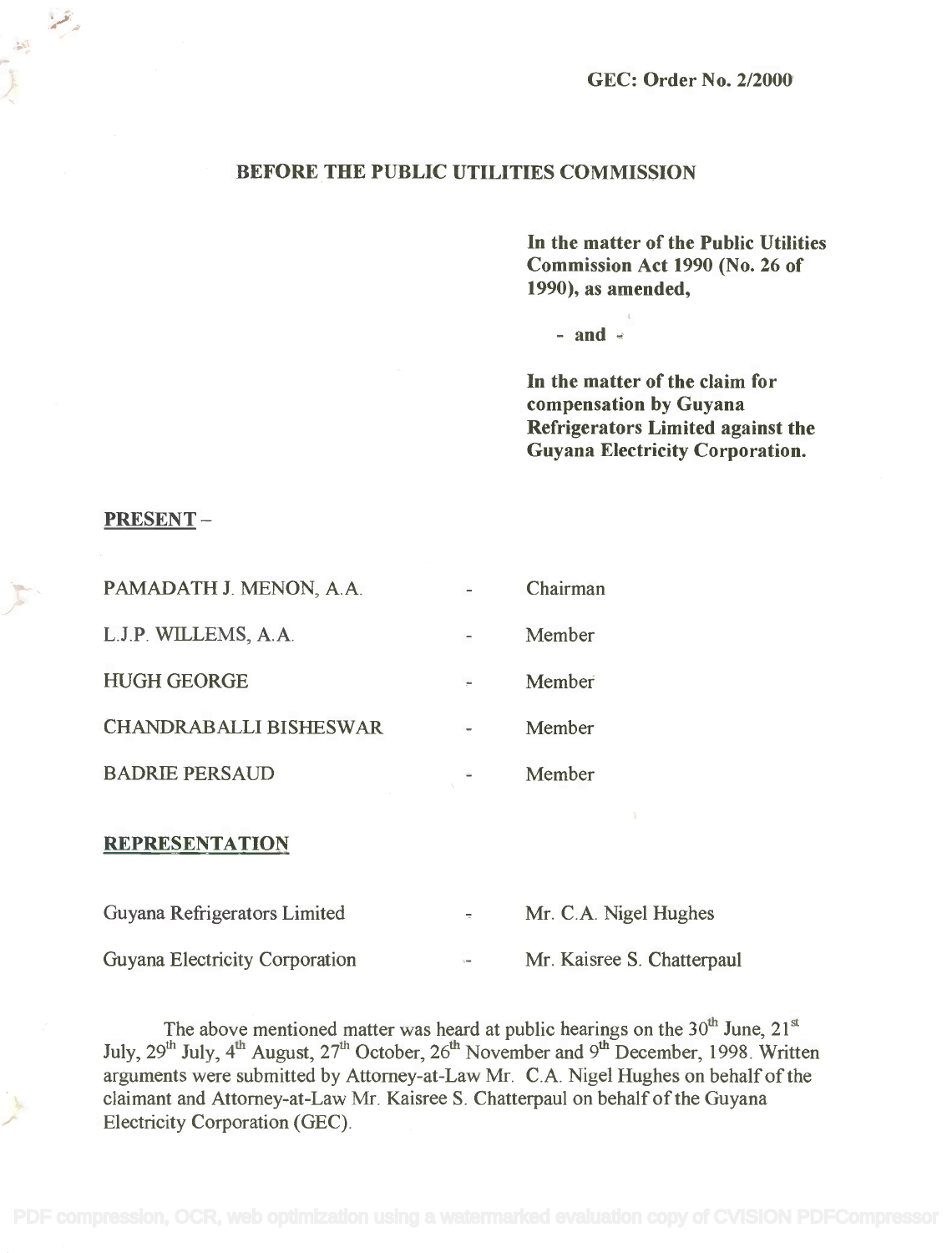## Decision

On the 24<sup>th</sup> October, 1996 Mr. M.A. Brassington, Managing Director of Guyana Refrigerators Limited ("Claimant Company") wrote to this Commission as follows:- Refrigerators Limited ("Claimant Company") wrote to this Commission as follows:-

"MAB:as/GRL

24<sup>th</sup> October, 1996

The Secretary, The Secretary, Public Utilities Commission, Public Utilities Commission, Public Buildings, Public Buildings, Georgetown Georgetown

Dear Sir,

For many years now we have had to repair refrigerators and freezers For many years now we have had to repair refrigerators and freezers under our three year warranty as a result of the failure of the com-under our three year warranty as a result of the failure of the compressors due to power surges and extremely low voltage. We have been pressors due to power surges and extremely low voltage. We have been trying to get the Guyana Flectricity Corporation to introduce a sys-trying to get the Guyana Electricity Corporation to introduce a system for handling these failures which are very costly to us. The Company has suffered losses, in recent years, in excess of G\$10M. Company has suffered losses, in recent years, in excess of G\$1 OM. Unfortunately we have met with a deaf ear and all our efforts to Unfortunately we have met with a deaf ear and all our efforts to get a response have failed. get a response have failed.

In the circumstances we are placing this matter before you with the In the circumstances we are placing this matter before you with the hope that the appropriate action will be taken to first of all put hope that the appropriate action will be taken to first of all put in place a system to deal with these complaints from customers and in place a system to deal with these complaints from customers and secondly to assess our losses for compensation. secondly to assess our losses for compensation.

Yours truly,

Sgd. M. A. Brassington Sgd. M. A. Brassington M.A. Brassington M.A. Brassington Managing Director" Managing Director"

The Claimant Company manufactures refrigerators and freezers.

2. As seen from the letter dated  $1<sup>st</sup>$  April, 1997, from the Claimant Company to this Commission, the claim relates to losses suffered by the Claimant Company to this Commission, the claim relates to losses suffered by the Claimant Company during the period 1989 to 1996 "due to inconsistent power supply emanating from the during the period 1989 to 1996 "due to inconsistent power supply emanating from the Guyana Electricity Corporation". The claim was in respect of damage caused to Guyana Electricity Corporation". The claim was in respect of damage caused to refrigerators and freezers sold by the Claimant Company to different persons and which refrigerators and freezers sold by the Claimant Company to different persons and which were, at the time when the damage was caused, in the possession of the purchasers. were, at the time when the damage was caused, in the possession of the purchasers.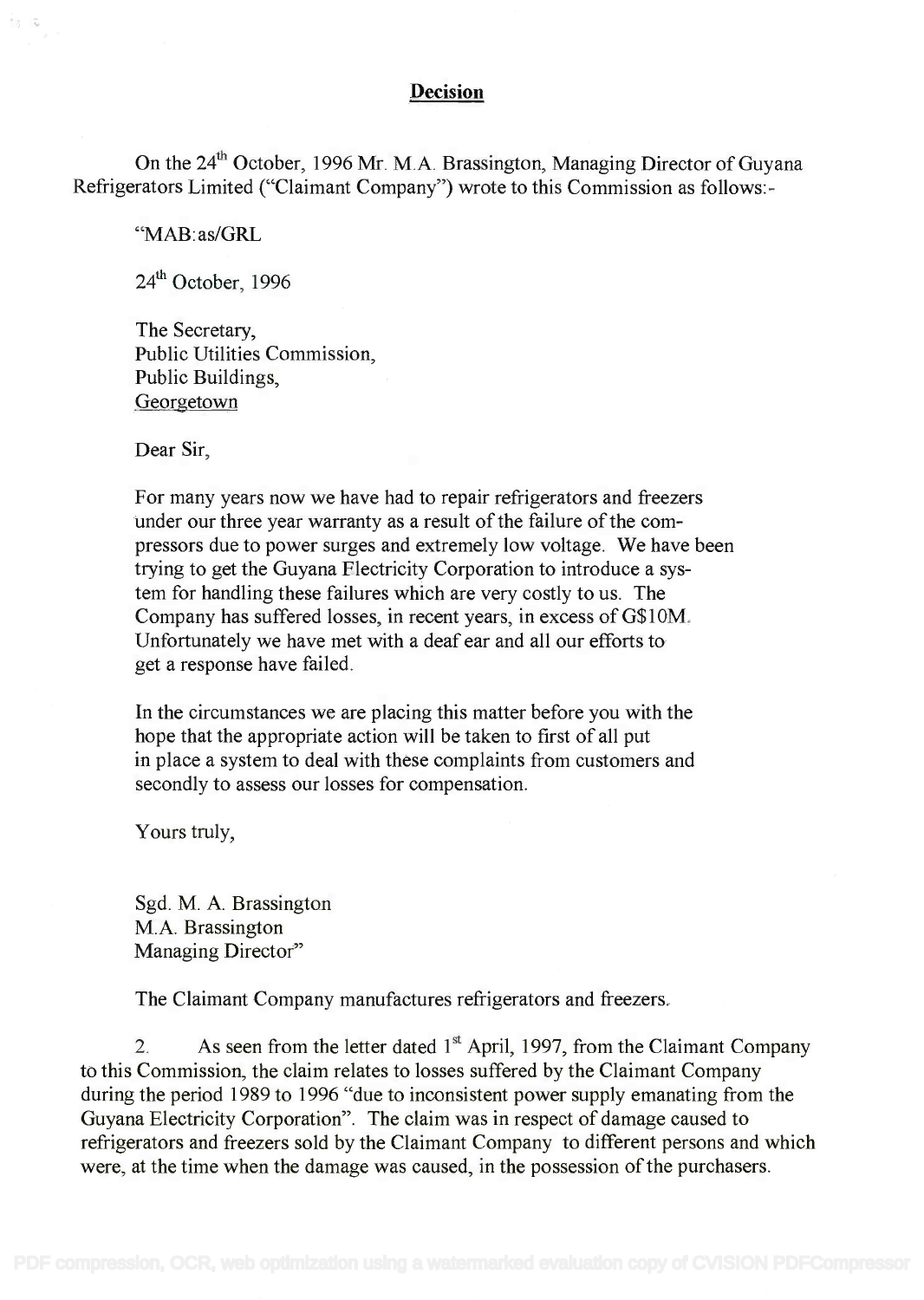3. The claim was made only in respect of replacement of compressors 3. The claim was made only in respect of replacement of compressors changes carried out within the warranty period. Charges incurred by the Claimant changes carried out within the warranty period. Charges incurred by the Claimant Company during the warranty period in connection with other matters, like replacing fan Company during the warranty period in connection with other matters, like replacing fan motors and other electrical parts, which would have failed as a result of inconsistent motors and other electrical parts, which would have failed as a result of inconsistent power supply, were not included in the claim. power supply, were not included in the claim.

4. The break down of the amount claimed, as stated in the afore-mentioned 4. The break down of the amount claimed, as stated in the afore-mentioned letter from the Claimant Company, is given below letter from the Claimant Company, is given below -

| "Year |       | In-warranty jobs with compressor changes |  |
|-------|-------|------------------------------------------|--|
|       |       | S                                        |  |
| 1989  |       | 733,708.11                               |  |
| 1990  |       | 182,305.49) Only limited docu-           |  |
| 1991  |       | 297,919.67) mentation available          |  |
| 1992  |       | 399,707.14) hence low claims             |  |
| 1993  |       | 1,555,794.50                             |  |
| 1994  |       | 1,759,880.70                             |  |
| 1995  |       | 2,804,161.72                             |  |
| 1996  |       | 1,922,953.52                             |  |
|       | Total | \$9,656,430.85"                          |  |

5. Having considered all the evidence produced and the arguments advanced 5. Having considered all the evidence produced and the arguments advanced in this case, we are of the view that the claim made by the Claimant Company would fail in this case, we are of the view that the claim made by the Claimant Company would fail for the following reasons. for the following reasons.

6. While the Claimant Company was a consumer in relation to the Guyana 6. While the Claimant Company was a consumer in relation to the Guyana Electricity Corporation so far as the manufacture of refrigerators and freezers are Electricity Corporation so far as the manufacture of refrigerators and freezers are concerned, it was not a consumer in relation to the refrigerators and freezers that were concerned, it was not a consumer in relation to the refrigerators and freezers that were already sold and were in the possession of the purchasers. already sold and were in the possession of the purchasers.

7. The Warranty Certificate issued by the Claimant Company had a 7. The Warranty Certificate issued by the Claimant Company had a disclaimer to the effect that the Claimant Company would not be responsible for any disclaimer to the effect that the Claimant Company would not be responsible for any damage from voltage fluctuations or an unstable power supply. To quote from the damage from voltage fluctuations or an unstable power supply. To quote from the testimony of Brassington, Managing Director of the Claimant Company -

> "Mr. Chatterpaul: On your Warranty Certificate under the heading On your Warranty Certificate under the heading `Normal responsibilities of the user', the owner of 'Normal responsibilities of the user', the owner of the unit shall be responsible for the following and I refer to (iv): refer to (iv):

> > "ensuring that there is proper connection to an "ensuring that there is proper connection to an electric power source of voltage as specified in the electric power source of voltage as specified in the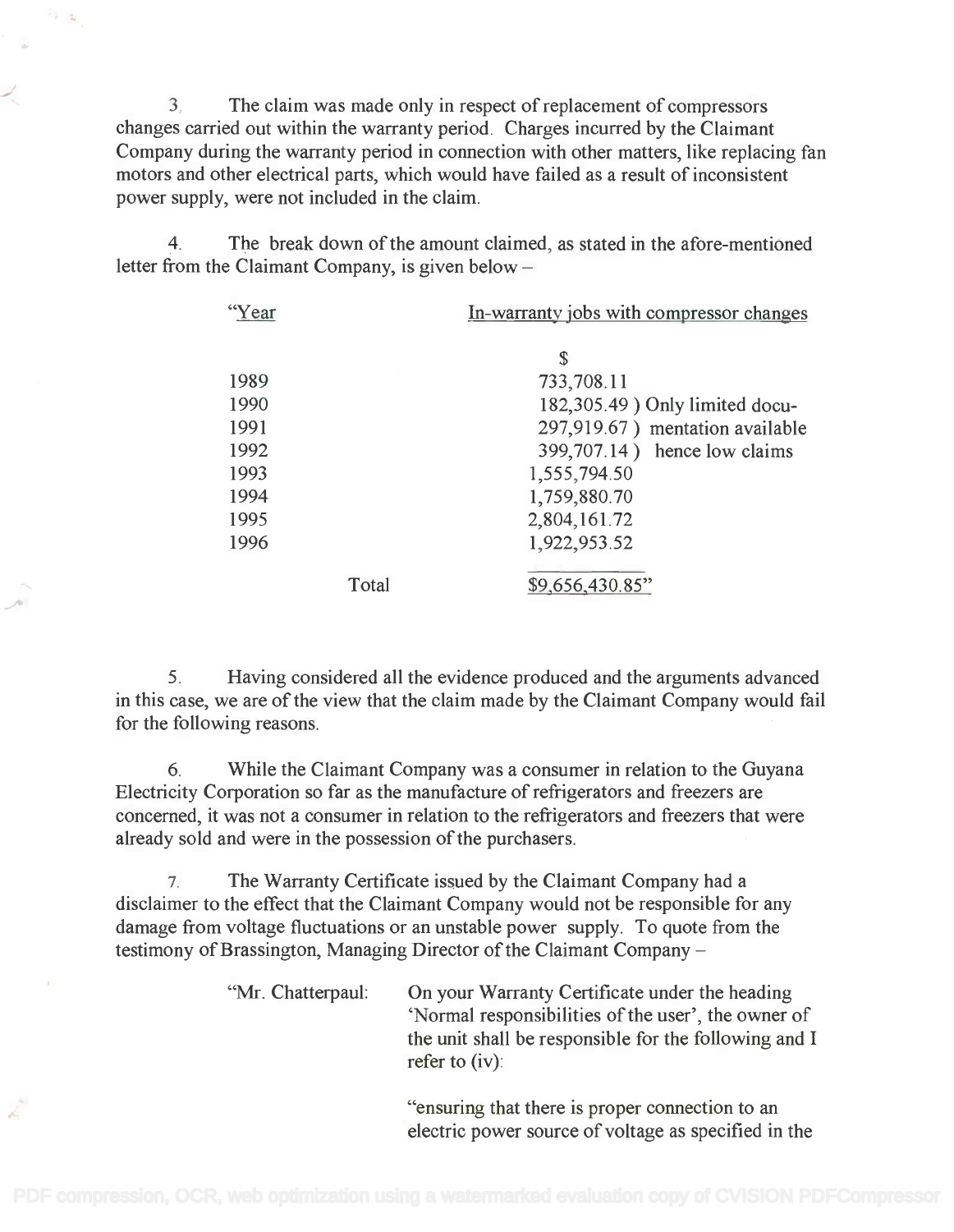name-plate. GRL will not be responsible for any name-plate. GRL will not be responsible for any damage resulting from voltage fluctuations or an damage resulting from voltage fluctuations or an unstable power supply." unstable power supply."

GRL will not be responsible for any damage GRL will not be responsible for any damage resulting from voltage fluctuations or an unstable resulting from voltage fluctuations or an unstable power supply. That's part of your Warranty power supply. That's part of your Warranty Certificate. It's part of the conditions under which Certificate. It's part of the conditions under which you issue the warranty. you issue the warranty.

Mr. Brassington: Yes, it is.

Mr. Chatterpaul: We have been told, and indeed your claims are We have been told, and indeed your claims are based on the argument that the damage resulted based on the argument that the damage resulted from voltage fluctuations, low or high voltage, as from voltage fluctuations, low or high voltage, as your expert said. He examined 16, 14 of them your expert said. He examined 16, 14 of them sustained damage as a result of low voltage and two sustained damage as a result of low voltage and two of them as a result of high voltage. You have a of them as a result of high voltage. You have a disclaimer, Sir. Did you apply that with respect to disclaimer, Sir. Did you apply that with respect to the complaints made by your clients? the complaints made by your clients?

Mr. Brassington: I will have to go back on this. We did not apply I will have to go back on this. We did not apply because the Company's reputation and position because the Company's reputation and position suffered as a result of it, and we had no alternative. suffered as a result of it, and we had no alternative. They said they had claimed or they had gone to They said they had claimed or they had gone to GEC in a number of instances, their claims were GEC in a number of instances, their claims were dishonoured, and we had no alternative but to dishonoured, and we had no alternative but to honour the claims." honour the claims."

> (Transcript of the Commissions's proceedings on (Transcript of the Commissions's proceedings on  $4<sup>th</sup>$  August, 1998, pages 12 and 13).

8. If the compressors in the refrigerators and freezers were damaged because 8. If the compressors in the refrigerators and freezers were damaged because of voltage fluctuations or an unstable power supply, the Claimant Company was not, in of voltage fluctuations or an unstable power supply, the Claimant Company was not, in view of the disclaimer provisions in the Warranty Certificate, under any legal obligation view of the disclaimer provisions in the Warranty Certificate, under any legal obligation to replace them. On the other hand, if the compressors were damaged for any other to replace them. On the other hand, if the compressors were damaged for any other reason, no claim for compensation can be maintained under the Public Utilities reason, no claim for compensation can be maintained under the Public Utilities Commission Act 1990 (No. 26 of 1990). Commission Act 1990 (No. 26 of 1990).

9. If any of the persons who purchased a refrigerator or freezer from the 9. If any of the persons who purchased a refrigerator or freezer from the Claimant Company suffered loss or damage on account of defective supply of electricity Claimant Company suffered loss or damage on account of defective supply of electricity by GEC, the remedy for that person was to claim compensation from that public utility by GEC, the remedy for that person was to claim compensation from that public utility and if, as stated by Brassington in his testimony, GEC refused to pay compensation to and if, as stated by Brassington in his testimony, GEC refused to pay compensation to that person he or she could have complained to this Commission and as we have done in that person he or she could have complained to this Commission and as we have done in several cases, we would have directed GEC to pay compensation to the complainant if several cases, we would have directed GEC to pay compensation to the complainant if we were satisfied that there were justifiable grounds to do so. we were satisfied that there were justifiable grounds to do so.